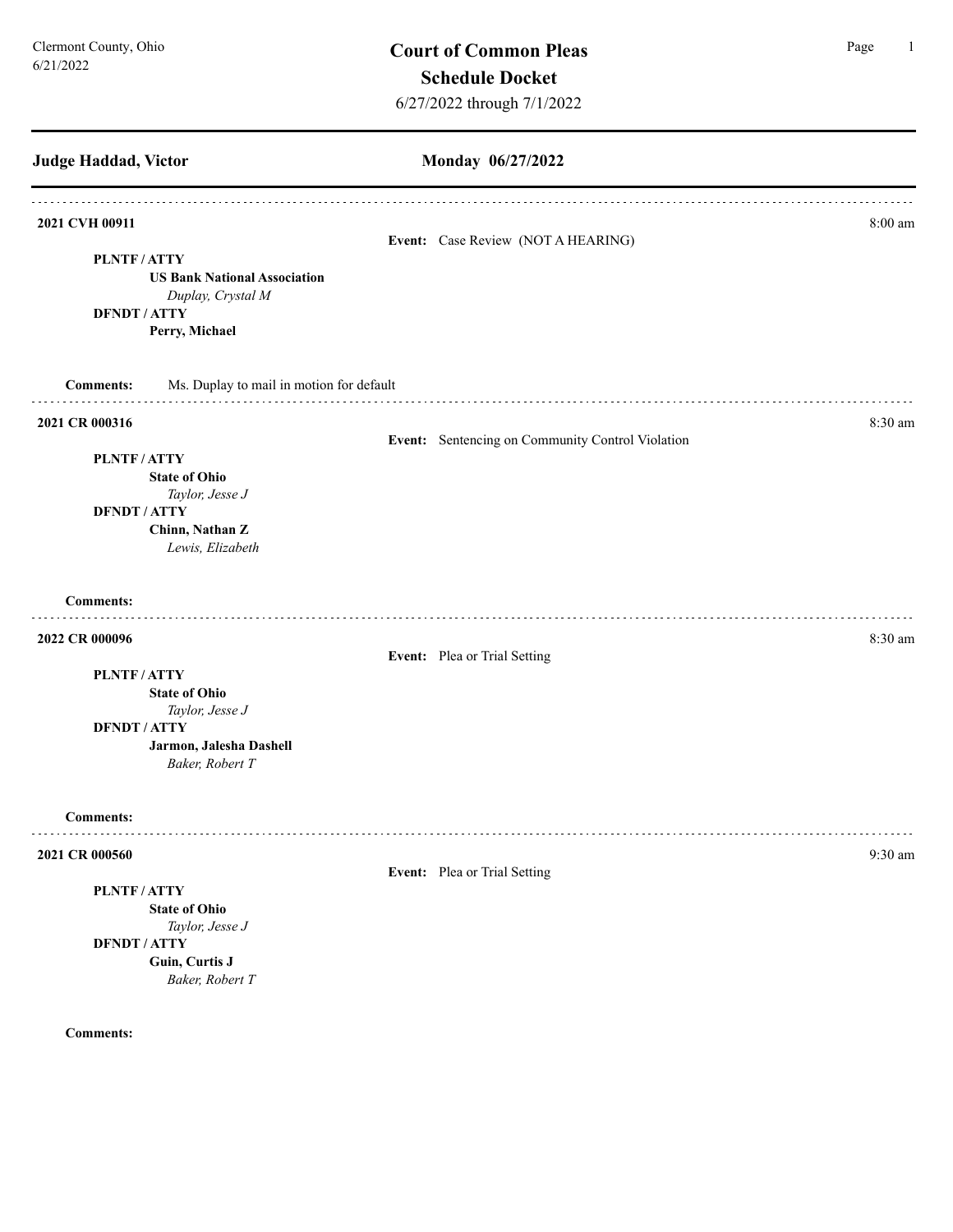**Judge Haddad, Victor Monday 06/27/2022 2021 CR 001109** 9:30 am **9:30 am Event:** Plea or Trial Setting **PLNTF / ATTY State of Ohio** *Taylor, Jesse J* **DFNDT / ATTY Freeman, Tammy J** *Lewis, Elizabeth*  **Comments: 2022 CR 000302** 9:30 am **9:30** am **9:30** am **9:30** am **9:30** am **9:30** am **9:30** am **9:30** am **Event:** Plea or Trial Setting **PLNTF / ATTY State of Ohio** *Taylor, Jesse J* **DFNDT / ATTY Overton, Colleen Marie** *Ballard, Amelia*  **Comments: 2022 CR 000460** 9:30 am **9:30 am Event:** Plea or Trial Setting **PLNTF / ATTY State of Ohio** *Taylor, Jesse J* **DFNDT / ATTY Leasure, Sarah E** *Baker, Robert T* **Comments:** . . . . . . . . . **2022 CR 000461** 9:30 am **9:30 am Event:** Plea or Trial Setting **PLNTF / ATTY State of Ohio**

*Taylor, Jesse J* **DFNDT / ATTY Herbert, Edwin C** *Baker, Robert T*

**Comments:** Psych evaluation paperwork attached to card.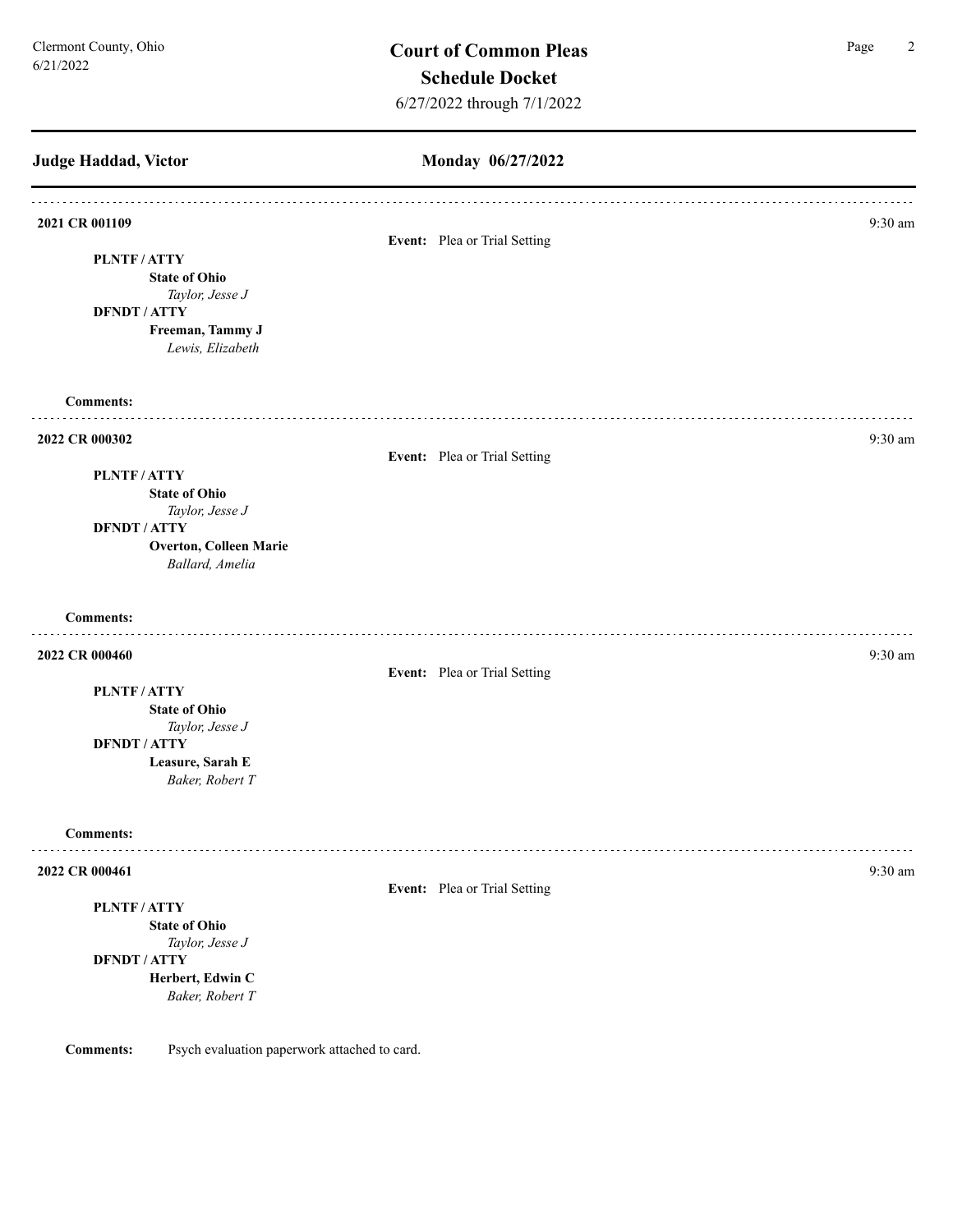# **Judge Haddad, Victor**

## **Monday 06/27/2022**

| 2022 CVH 00493   |                                        |                                          | $11:30$ am |
|------------------|----------------------------------------|------------------------------------------|------------|
|                  |                                        | Event: Hearing on Petition               |            |
| PLNTF/ATTY       |                                        |                                          |            |
|                  | Keller, Donna Clayton                  |                                          |            |
|                  | Lively, Michael E                      |                                          |            |
|                  | <b>DFNDT/ATTY</b>                      |                                          |            |
|                  | <b>Mcdonalds</b>                       |                                          |            |
|                  | Pregon, Jamey T                        |                                          |            |
|                  | <b>Main Street America Insurance</b>   |                                          |            |
|                  | Pregon, Jamey T                        |                                          |            |
|                  | <b>Austin Mutual Insurance Company</b> |                                          |            |
|                  | Pregon, Jamey T                        |                                          |            |
| <b>Comments:</b> | * Hearing on Petition for Discovery.   |                                          |            |
| 2022 CVC 00304   |                                        |                                          | $1:15$ pm  |
|                  |                                        | Event: Motion for Preliminary Injunction |            |
| PLNTF/ATTY       |                                        |                                          |            |
|                  | Kidwell, David                         |                                          |            |
|                  | Uhle Jr, Richard                       |                                          |            |
|                  | <b>DFNDT / ATTY</b>                    |                                          |            |
|                  | <b>Strong, Gary</b>                    |                                          |            |
|                  | <b>WOBO</b>                            |                                          |            |
|                  |                                        |                                          |            |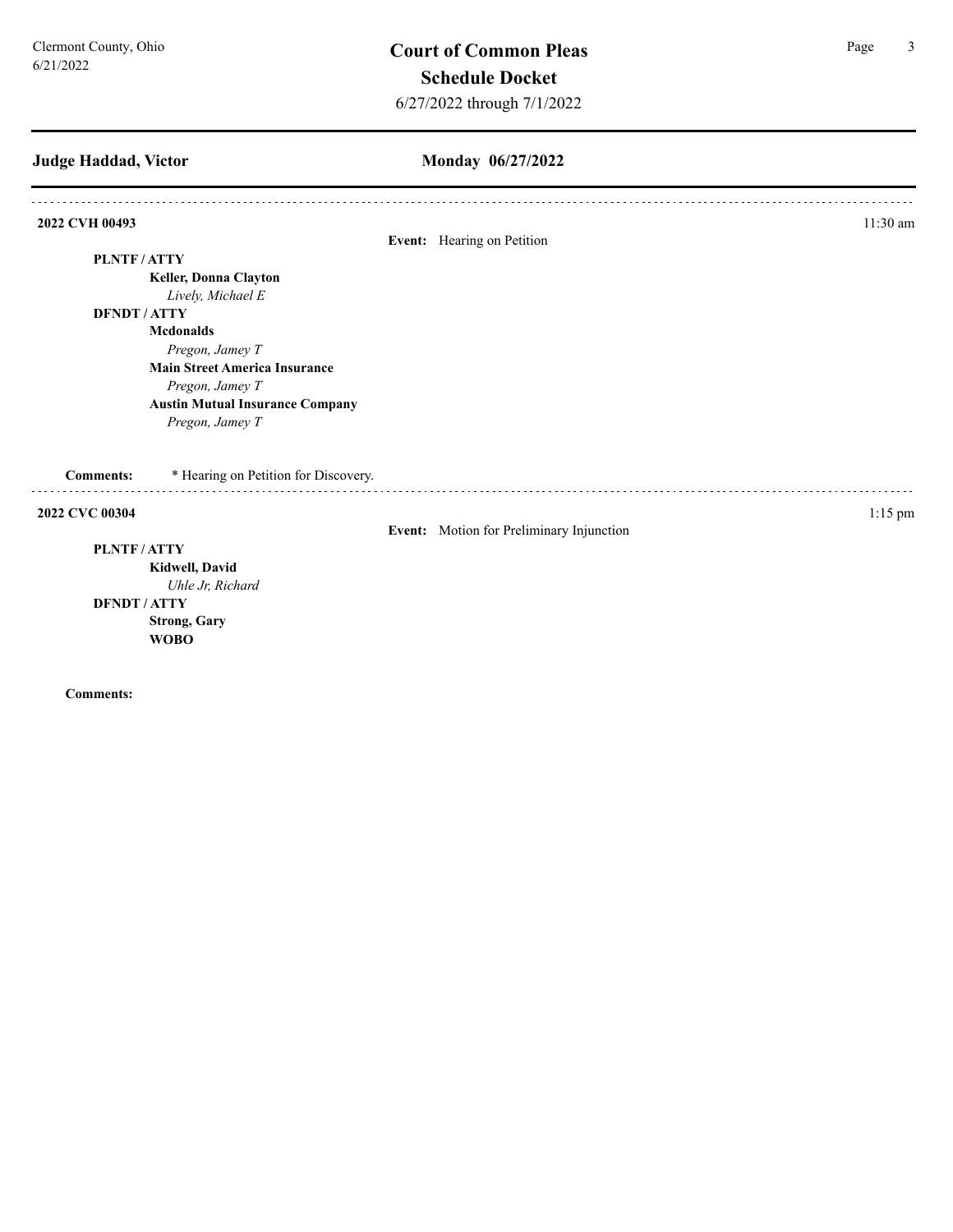| Judge Haddad, Victor                                     | Tuesday 06/28/2022                 |         |
|----------------------------------------------------------|------------------------------------|---------|
| 2022 CVE 00251                                           | Event: Case Review (NOT A HEARING) | 8:00 am |
| PLNTF/ATTY                                               |                                    |         |
| <b>PHH Mortgage Corporation</b>                          |                                    |         |
| Clunk, Ethan J                                           |                                    |         |
| <b>DFNDT / ATTY</b>                                      |                                    |         |
| Hackney, James                                           |                                    |         |
| <b>Unknown Heirs at Law Administrators</b>               |                                    |         |
| <b>Unknown Spouse if any</b>                             |                                    |         |
| <b>Treasurer of Clermont County</b><br>Fountain, Jason A |                                    |         |
| check on service<br><b>Comments:</b>                     |                                    |         |
| 2021 CR 001076                                           |                                    | 8:30 am |
|                                                          | Event: Pre-Trial                   |         |
| <b>PLNTF/ATTY</b>                                        |                                    |         |
| <b>State of Ohio</b>                                     |                                    |         |
| Taylor, Jesse J                                          |                                    |         |
| <b>DFNDT / ATTY</b><br>Dunn, Ashley Elizabeth            |                                    |         |
| Baker, Robert T                                          |                                    |         |
| <b>Comments:</b>                                         |                                    |         |
| 2022 CR 000311                                           |                                    | 8:30 am |
|                                                          | Event: Pre-Trial                   |         |
| PLNTF/ATTY                                               |                                    |         |
| <b>State of Ohio</b>                                     |                                    |         |
| Taylor, Jesse J                                          |                                    |         |
| <b>DFNDT / ATTY</b>                                      |                                    |         |
| Reagan, Dillon                                           |                                    |         |
| Baker, Robert T                                          |                                    |         |
| <b>Comments:</b>                                         |                                    |         |
| 2022 CR 000441                                           |                                    | 8:30 am |
|                                                          | Event: Pre-Trial                   |         |
| PLNTF/ATTY                                               |                                    |         |
| <b>State of Ohio</b>                                     |                                    |         |
| Taylor, Jesse J                                          |                                    |         |
| <b>DFNDT / ATTY</b>                                      |                                    |         |
| <b>Botner, Devin D</b>                                   |                                    |         |
| Baker, Robert T                                          |                                    |         |
|                                                          |                                    |         |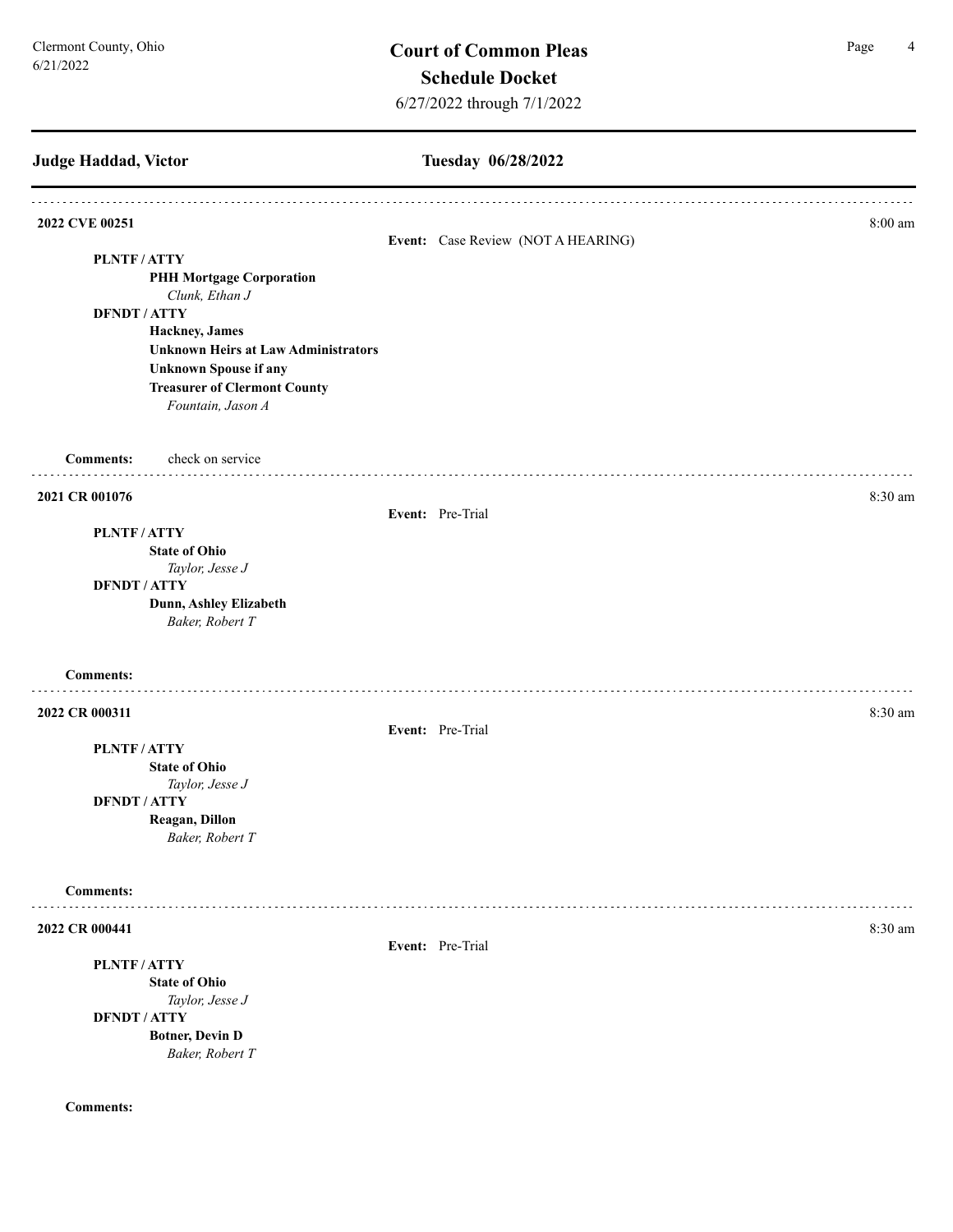**Judge Haddad, Victor Tuesday 06/28/2022 2022 CR 000448** 8:30 am **8:30 am Event:** Pre-Trial **PLNTF / ATTY State of Ohio** *Taylor, Jesse J* **DFNDT / ATTY Tieman, Sean M** *Baker, Robert T* **Comments: 2022 CR 000476** 8:30 am **Event:** Pre-Trial **PLNTF / ATTY State of Ohio** *Taylor, Jesse J* **DFNDT / ATTY Davidson, Emily F** *Baker, Robert T* **Comments: 2022 CR 000054** 9:30 am **9:30 am Event:** Plea **PLNTF / ATTY State of Ohio** *Taylor, Jesse J* **DFNDT / ATTY Hall, Gregory Lee** *Baker, Robert T* **Comments:** . . . . . . . . . **2022 CR 000390** 9:30 am **Event:** Plea or Trial Setting **PLNTF / ATTY State of Ohio** *Taylor, Jesse J* **DFNDT / ATTY Nelson, Alexander Chase** *Groene, Bradley J* **Comments:**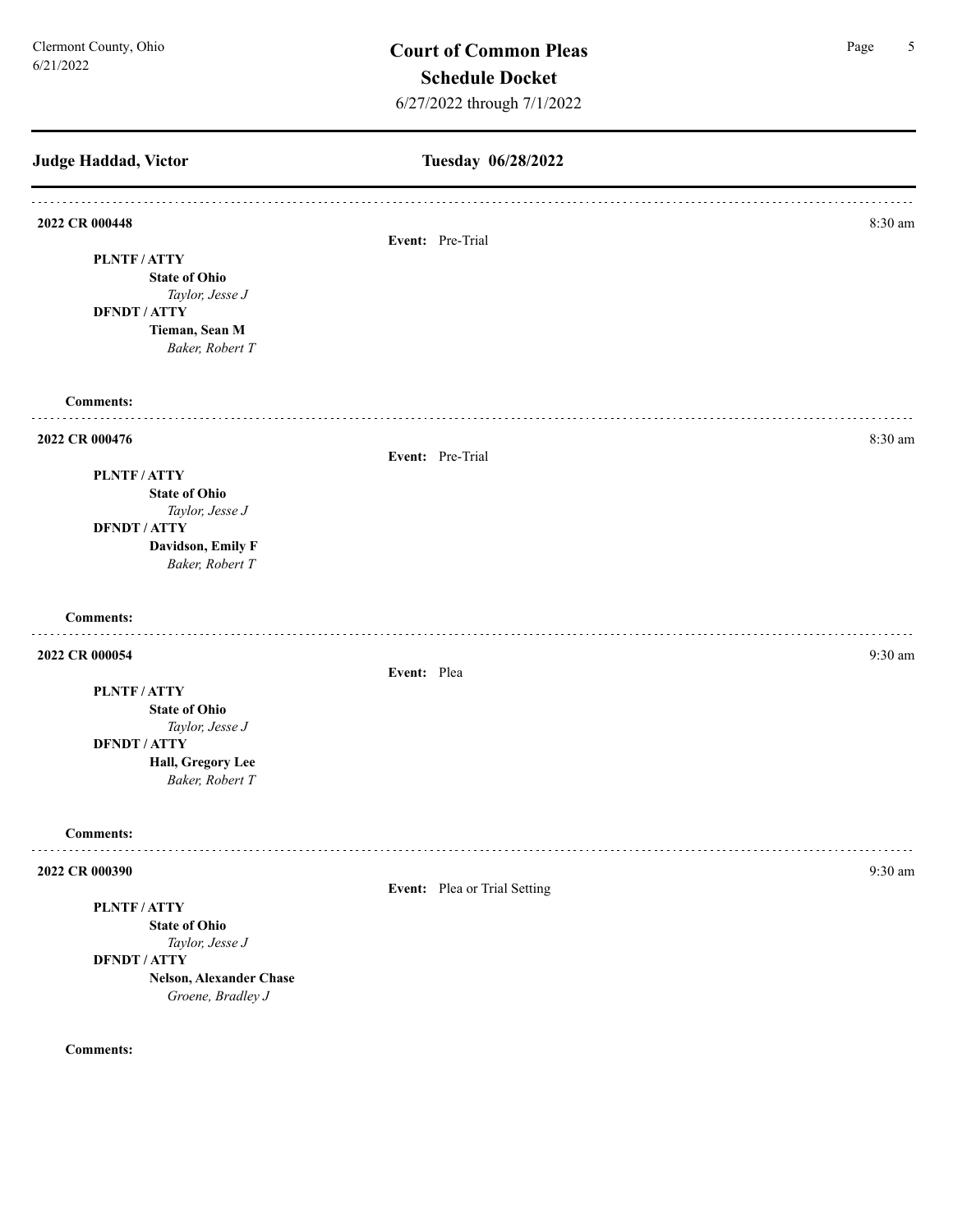**Judge Haddad, Victor Tuesday 06/28/2022 2021 CR 000378** 10:00 am **Event:** Plea on ILC **PLNTF / ATTY State of Ohio** *Taylor, Jesse J* **DFNDT / ATTY Leever, Daniel J** *Brittingham, Tad*  **Comments:** . . . . . . . . **2021 CR 000923** 11:00 am **Event:** Motions **PLNTF / ATTY State of Ohio** *Taylor, Jesse J* **DFNDT / ATTY Burns, Travis Ryan** *Stapp, Patrick*  **Comments:** State's motion for leave to file motion to suppress and motion to dismiss. **2021 CVC 00590** 1:15 pm **Event:** Motions **PLNTF / ATTY Gambrel, Tammy**  *Trice, Andrew J* **Gambrel, Ronald**  *Trice, Andrew J* **DFNDT / ATTY Coots, Brenda J** *Freudiger, Ray C* **Schacht, Bonnie**  *Hassan, Ahmed C* **Community Insurance Company** *Galasso JR, Anthony G* **Grange Indemnity Insurance Company** *Carlson, John P* **Hiett, Angela Joyce** *Williams, John M*

**Comments:** \* Def. Brenda J. Coots to compel plaintiff to pay independent medical doctor's fee and motion to order physical examination of plaintiff by Arthur Lee, MD.

\* Def. Angela Hiett's Motion to Amend or set Discovery.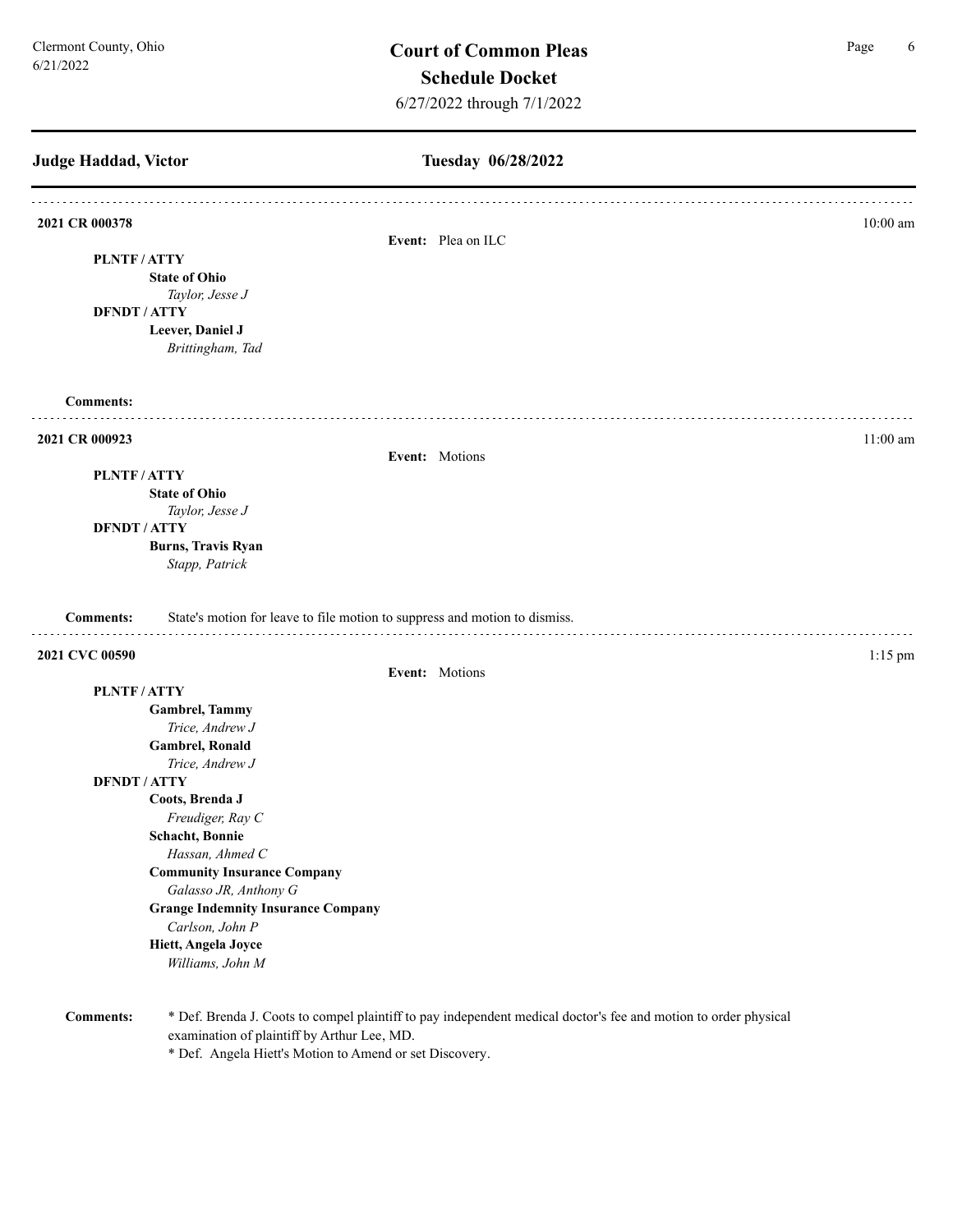| Judge Haddad, Victor |                                            | Wednesday 06/29/2022               |         |
|----------------------|--------------------------------------------|------------------------------------|---------|
| 2022 CVE 00218       |                                            |                                    | 8:00 am |
|                      |                                            | Event: Case Review (NOT A HEARING) |         |
| <b>PLNTF/ATTY</b>    |                                            |                                    |         |
|                      | <b>Bank of New York Mellon Trust Co NA</b> |                                    |         |
|                      | Clunk, Ethan J                             |                                    |         |
| <b>DFNDT / ATTY</b>  | Hoose, Robert R                            |                                    |         |
|                      | <b>Unknown Heirs at Law</b>                |                                    |         |
|                      | <b>Unknown Heirs at Law</b>                |                                    |         |
|                      | <b>Unknown Spouse if any of</b>            |                                    |         |
|                      | Meece, Paula                               |                                    |         |
|                      | Rogers, Charles F                          |                                    |         |
|                      | <b>Unknown Spouse if any of</b>            |                                    |         |
|                      | <b>United States of America</b>            |                                    |         |
|                      | <b>Treasurer of Clermont County</b>        |                                    |         |
|                      | Fountain, Jason A                          |                                    |         |
|                      | <b>Transland Financial Services Inc</b>    |                                    |         |
| <b>Comments:</b>     | check on service                           |                                    |         |
| 2020 CR 000422       |                                            |                                    | 8:30 am |
|                      |                                            | Event: Pre-Trial                   |         |
| PLNTF/ATTY           |                                            |                                    |         |
|                      | <b>State of Ohio</b>                       |                                    |         |
|                      | Taylor, Jesse J                            |                                    |         |
| <b>DFNDT / ATTY</b>  |                                            |                                    |         |
|                      | Kemen, Kayla M                             |                                    |         |
|                      | DeBra, Ryan L                              |                                    |         |
| <b>Comments:</b>     | * w/case 20 cr 638                         |                                    |         |
| 2020 CR 000638       |                                            |                                    | 8:30 am |
|                      |                                            | Event: Pre-Trial                   |         |
| PLNTF/ATTY           |                                            |                                    |         |
|                      | <b>State of Ohio</b>                       |                                    |         |
| <b>DFNDT / ATTY</b>  | Taylor, Jesse J                            |                                    |         |
|                      | Kemen, Kayla Marie                         |                                    |         |
|                      | DeBra, Ryan L                              |                                    |         |
|                      |                                            |                                    |         |

**Comments:** \* w/case 20 cr 422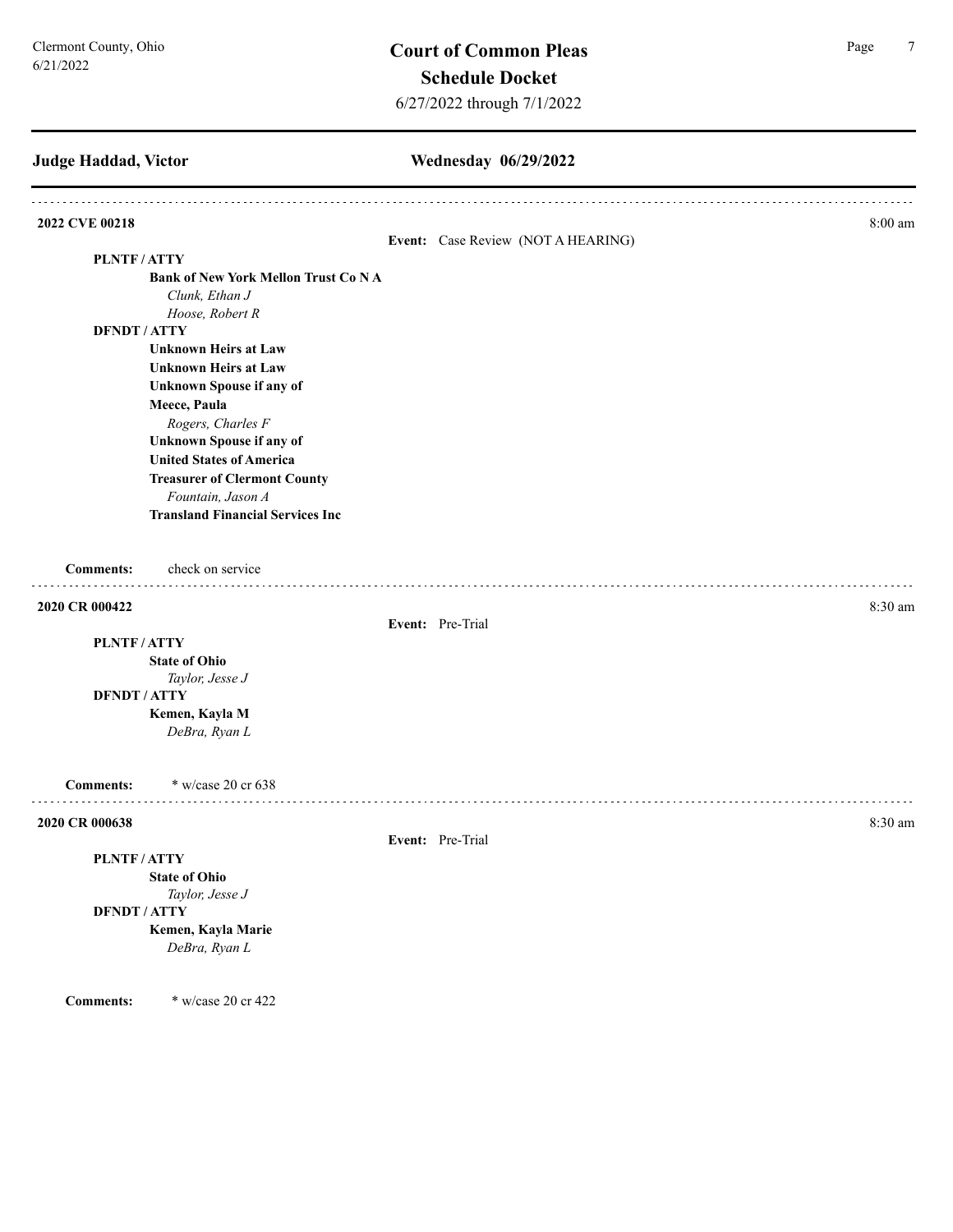**Judge Haddad, Victor Wednesday 06/29/2022 2021 CR 000326** 8:30 am **Event:** Plea or Trial Setting **PLNTF / ATTY State of Ohio** *Taylor, Jesse J* **DFNDT / ATTY Englert JR, Lewis Earl** *Lewis, Elizabeth*  **Comments:** w/cases 21 cr 755 - 21 cr 961 - 21 cr 1084 - 21 cr 1164 **2021 CR 000755** 8:30 am **Event:** Plea or Trial Setting **PLNTF / ATTY State of Ohio** *Taylor, Jesse J* **DFNDT / ATTY Englert, Lewis E** *Lewis, Elizabeth*  **Comments:** w/cases 21 cr 326 - 21 cr 961 - 21 cr 1084 - 21 cr 1164 **2021 CR 000961** 8:30 am **Event:** Plea or Trial Setting **PLNTF / ATTY State of Ohio** *Taylor, Jesse J* **DFNDT / ATTY Englert JR, Lewis Earl** *Lewis, Elizabeth*  **Comments:** w/cases 21 cr 326 - 21 cr 755 - 21 cr 1084 - 21 cr 1164 **2021 CR 001084** 8:30 am **Event:** Plea or Trial Setting **PLNTF / ATTY State of Ohio** *Taylor, Jesse J* **DFNDT / ATTY Englert, Lewis E** *Lewis, Elizabeth*  **Comments:** w/cases 21 cr 326 - 21 cr 755 - 21 cr 961 - 21 cr 1164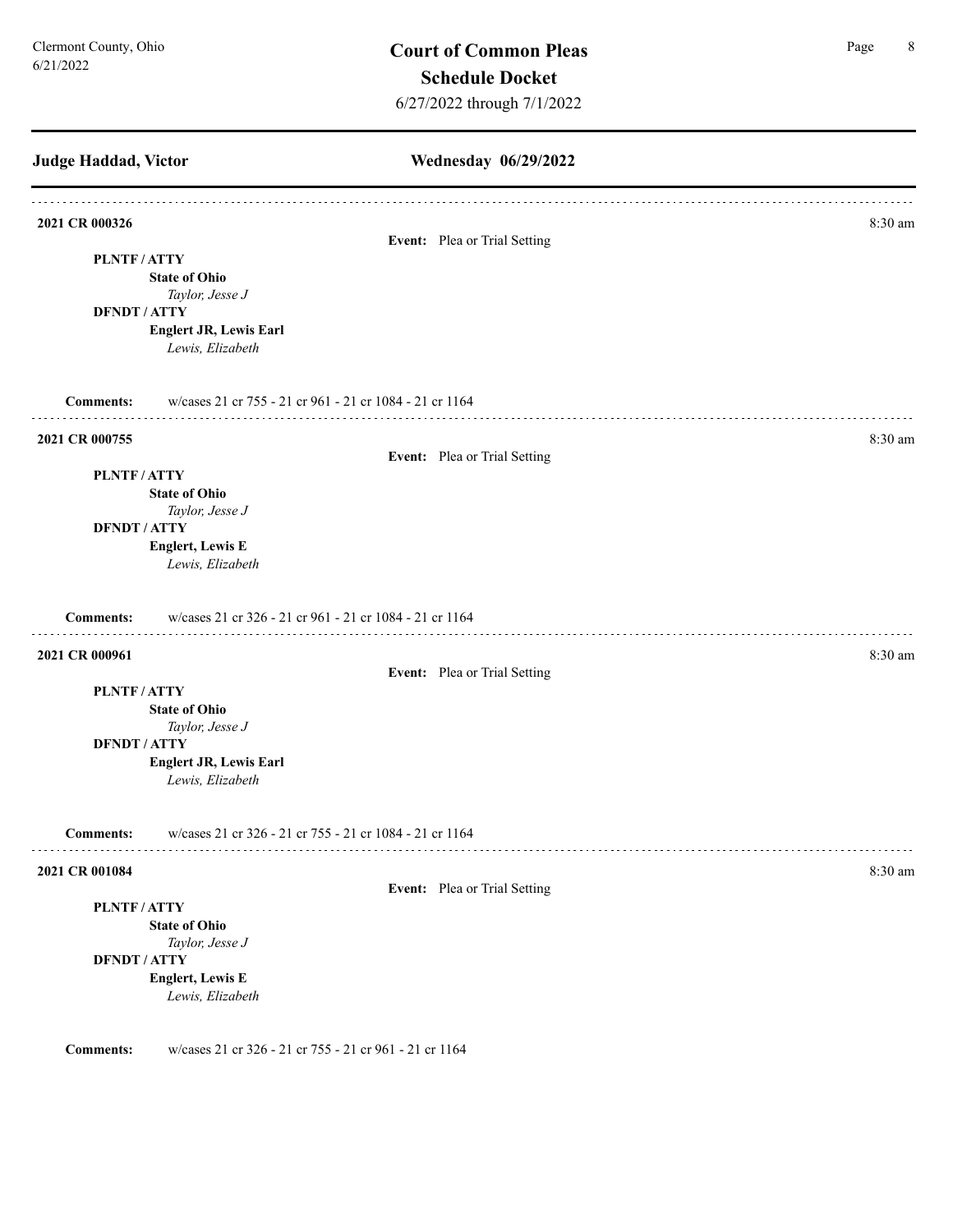**Judge Haddad, Victor Wednesday 06/29/2022 2021 CR 001164** 8:30 am **8:30 am Event:** Plea or Trial Setting **PLNTF / ATTY State of Ohio** *Taylor, Jesse J* **DFNDT / ATTY Englert, Lewis E** *Lewis, Elizabeth*  **Comments:** w/cases 21 cr 326 - 21 cr 755 - 21 cr 961 - 21 cr 1084 **2022 CR 000288** 8:30 am **Event:** Pre-Trial **PLNTF / ATTY State of Ohio** *Taylor, Jesse J* **DFNDT / ATTY Burrell, David M** *DeBra, Ryan L* **Comments: 2021 CVH 01059** 9:00 am **9:00 am Event:** Scheduling Conference **PLNTF / ATTY LVNV Funding LLC** *Bokor, David B* **DFNDT / ATTY Wallace II, James A** *Dickman, Matthew J* **Comments:** . . . . . . . . . . . . . . . . . . **2021 CR 000360** 9:30 am **Event:** Violation of Intervention in Lieu of Conviction **PLNTF / ATTY State of Ohio** *Taylor, Jesse J* **DFNDT / ATTY Smith, Kris Brian** *Lewis, Elizabeth*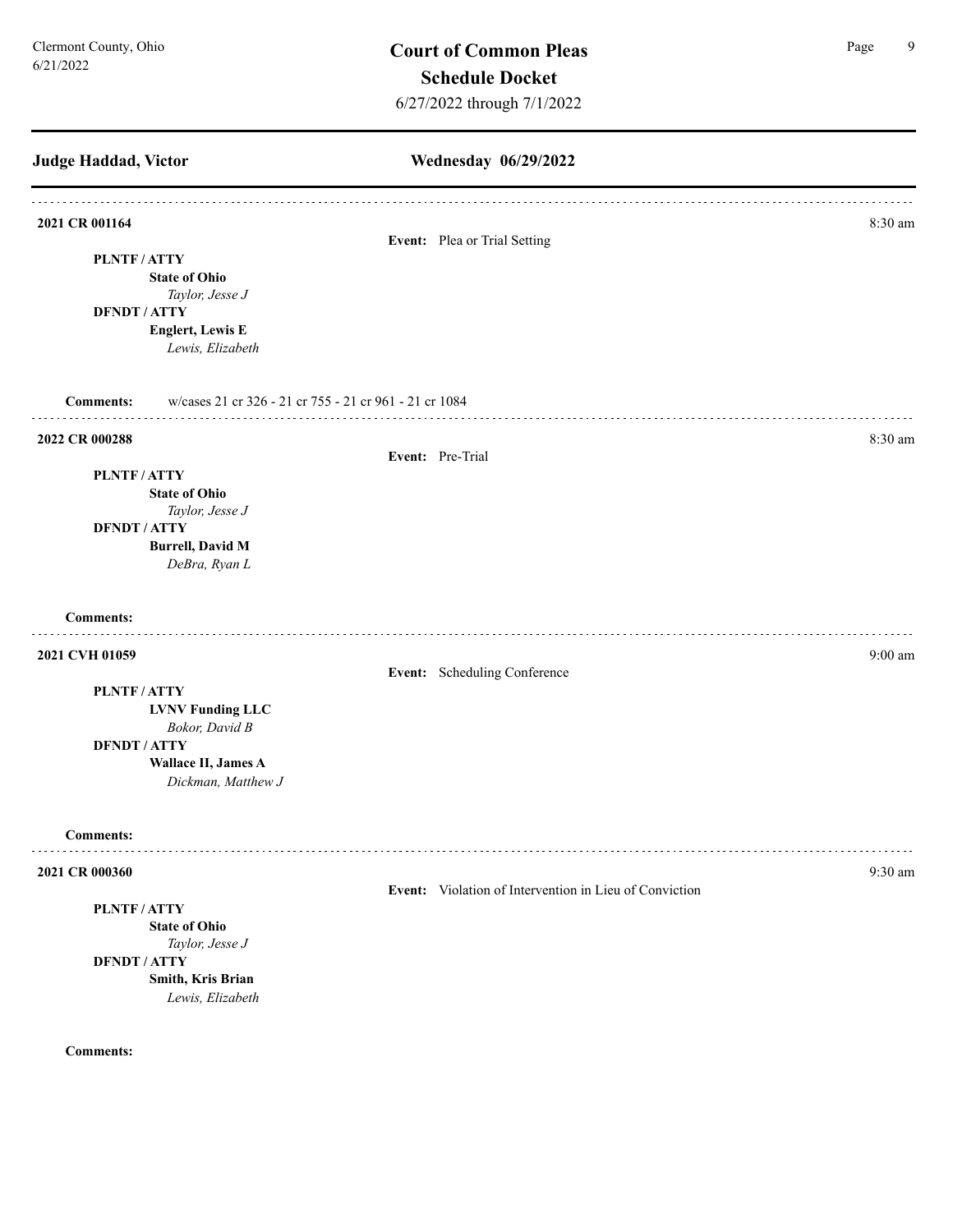| Judge Haddad, Victor |                                                         | Wednesday 06/29/2022 |           |
|----------------------|---------------------------------------------------------|----------------------|-----------|
| 2022 CR 000062       |                                                         | Event: Plea on ILC   | $9:30$ am |
| PLNTF/ATTY           |                                                         |                      |           |
|                      | <b>State of Ohio</b>                                    |                      |           |
|                      | Taylor, Jesse J                                         |                      |           |
| <b>DFNDT / ATTY</b>  | Lucero, Rigoberto                                       |                      |           |
|                      | Baker, Robert T                                         |                      |           |
| <b>Comments:</b>     |                                                         |                      |           |
| 2022 CR 000294       |                                                         |                      | 9:30 am   |
|                      |                                                         | Event: Plea on ILC   |           |
| PLNTF/ATTY           |                                                         |                      |           |
|                      | <b>State of Ohio</b>                                    |                      |           |
| <b>DFNDT / ATTY</b>  | Taylor, Jesse J                                         |                      |           |
|                      | Walz JR, Henry Gene                                     |                      |           |
|                      | DeBra, Ryan L                                           |                      |           |
| <b>Comments:</b>     |                                                         |                      |           |
| 2021 CR 000067       |                                                         |                      | 1:15 pm   |
|                      |                                                         | Event: Sentencing    |           |
| PLNTF/ATTY           |                                                         |                      |           |
|                      | <b>State of Ohio</b>                                    |                      |           |
|                      | Taylor, Jesse J                                         |                      |           |
| <b>DFNDT / ATTY</b>  | <b>Richey, Damion A</b>                                 |                      |           |
|                      | Madden, Stephan D                                       |                      |           |
| <b>Comments:</b>     | * w/cases 21 cr 563 - 21 cr 737 - 22 cr 138 - 22 cr 174 |                      |           |
| 2021 CR 000563       |                                                         |                      | $1:15$ pm |
|                      |                                                         | Event: Sentencing    |           |
| PLNTF/ATTY           |                                                         |                      |           |
|                      | <b>State of Ohio</b>                                    |                      |           |
| <b>DFNDT / ATTY</b>  | Taylor, Jesse J                                         |                      |           |
|                      | <b>Richey, Damion A</b>                                 |                      |           |
|                      | Madden, Stephan D                                       |                      |           |
| <b>Comments:</b>     | * w/cases 21 cr 67 - 21 cr 737 - 22 cr 138 - 22 cr 174  |                      |           |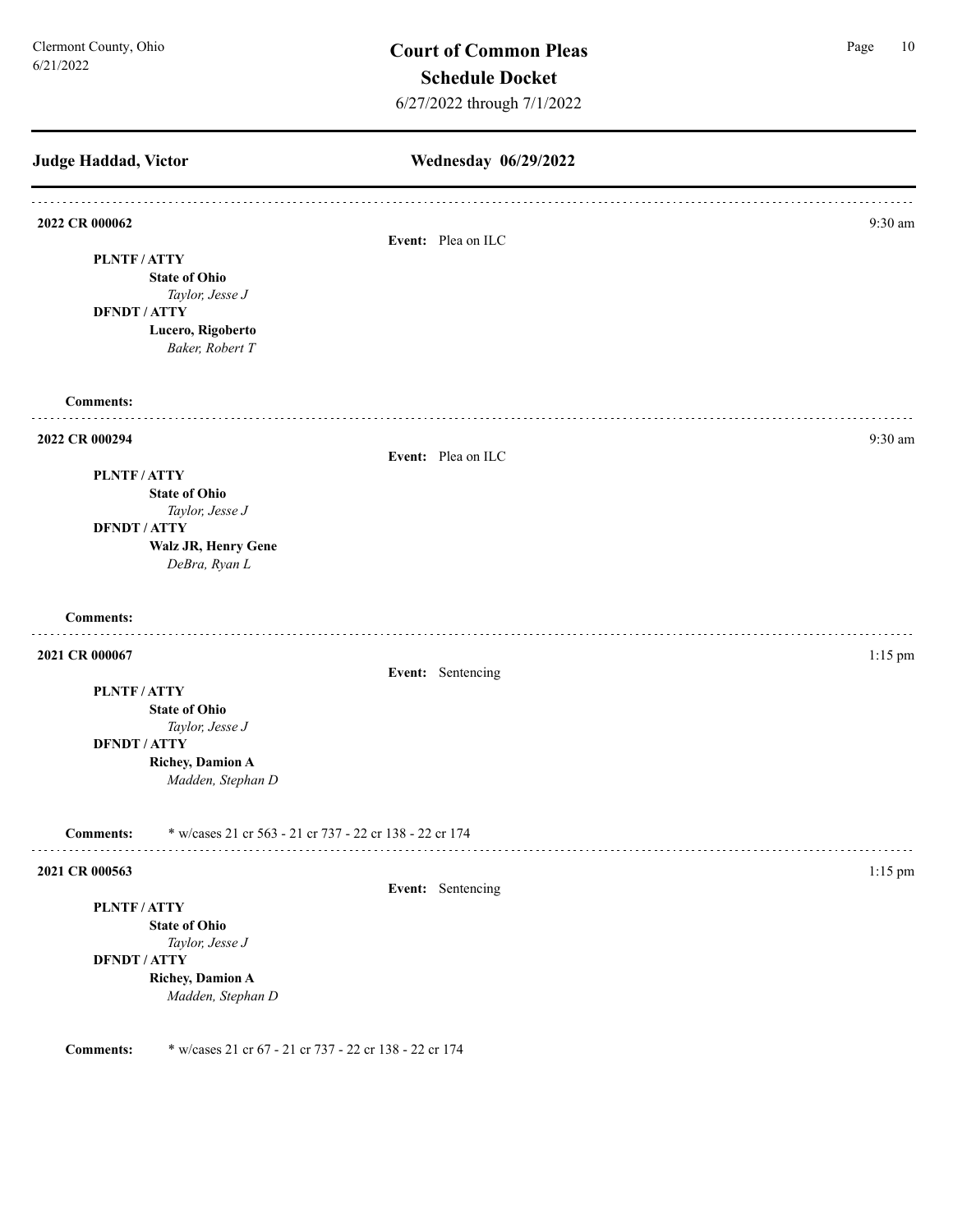**Judge Haddad, Victor Wednesday 06/29/2022 2021 CR 000737** 1:15 pm **Event:** Sentencing **PLNTF / ATTY State of Ohio** *Taylor, Jesse J* **DFNDT / ATTY Richey, Damion A** *Madden, Stephan D* **Comments:** \* w/cases 21 cr 67 - 21 cr 563 - 22 cr 137 - 22 cr 174 **2022 CR 000138** 1:15 pm **Event:** Dismissal Hearing **PLNTF / ATTY State of Ohio** *Taylor, Jesse J* **DFNDT / ATTY Richey, Damion Alexander** *Madden, Stephan D* **Comments:** \* w/cases 21 cr 67 - 21 cr 563 - 21 cr 737 - 22 cr 174 **2022 CR 000174** 1:15 pm **Event:** Sentencing **PLNTF / ATTY State of Ohio** *Taylor, Jesse J* **DFNDT / ATTY Richey, Damion Alexander** *Madden, Stephan D*

**Comments:** \* w/cases 21cr67 - 21cr563- 21cr737- 22cr138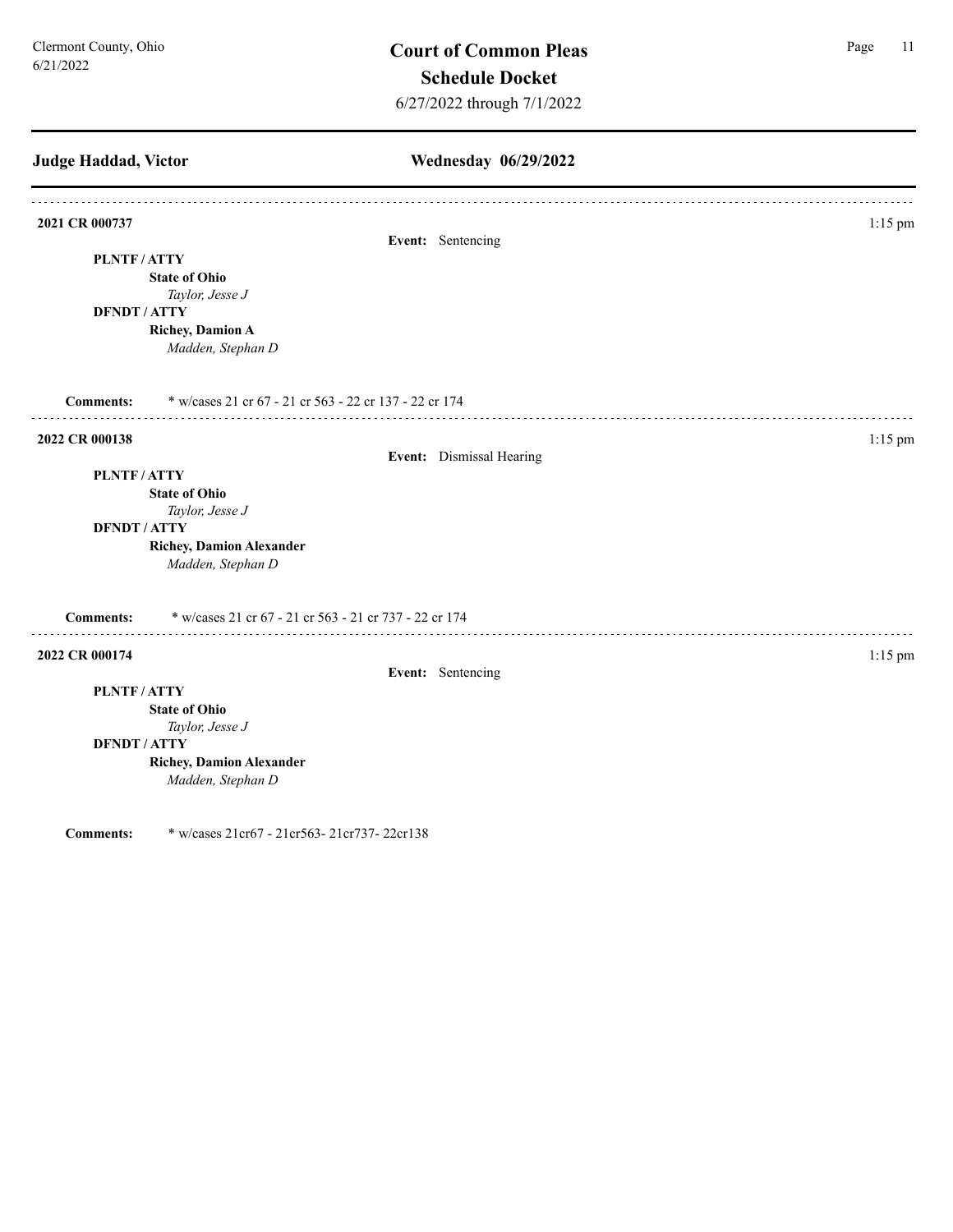**Judge Haddad, Victor Thursday 06/30/2022 2018 CR 000528** 8:00 am **8:00 am Event:** Case Review (NOT A HEARING) **PLNTF / ATTY State of Ohio** *Taylor, Jesse J* **DFNDT / ATTY Wilson, Tanya M** *Lewis, Elizabeth*  **Comments:** check when defendant is getting released from jail. probation to be term after release **2022 CVH 00126** 8:00 am **Event:** Case Review (NOT A HEARING) **PLNTF / ATTY Total Quality Logistics LLC** *Giles, Brian*  **DFNDT / ATTY Kjs Trucking Services LLC** *Cuneo, Richard P* **Comments:** wait for answer to be filed, then set s/c . . . . . . . . . . . . . . **2022 CVH 00147** 8:00 am **8:00 am Event:** Case Review (NOT A HEARING) **PLNTF / ATTY Board of Health of the Clermont County** *Fountain, Jason A* **DFNDT / ATTY Underwood, Timothy Underwood, Brenda Comments:** check on service . . . . . . . . . . . . . . . . . . . . . . . . . . . . . . . **2022 CVH 00193** 8:00 am **8:00 am Event:** Case Review (NOT A HEARING) **PLNTF / ATTY Bank of America N A** *Dyrda, Viktoriya*  **DFNDT / ATTY Harmon JR, Ralph R**

**Comments:** check on service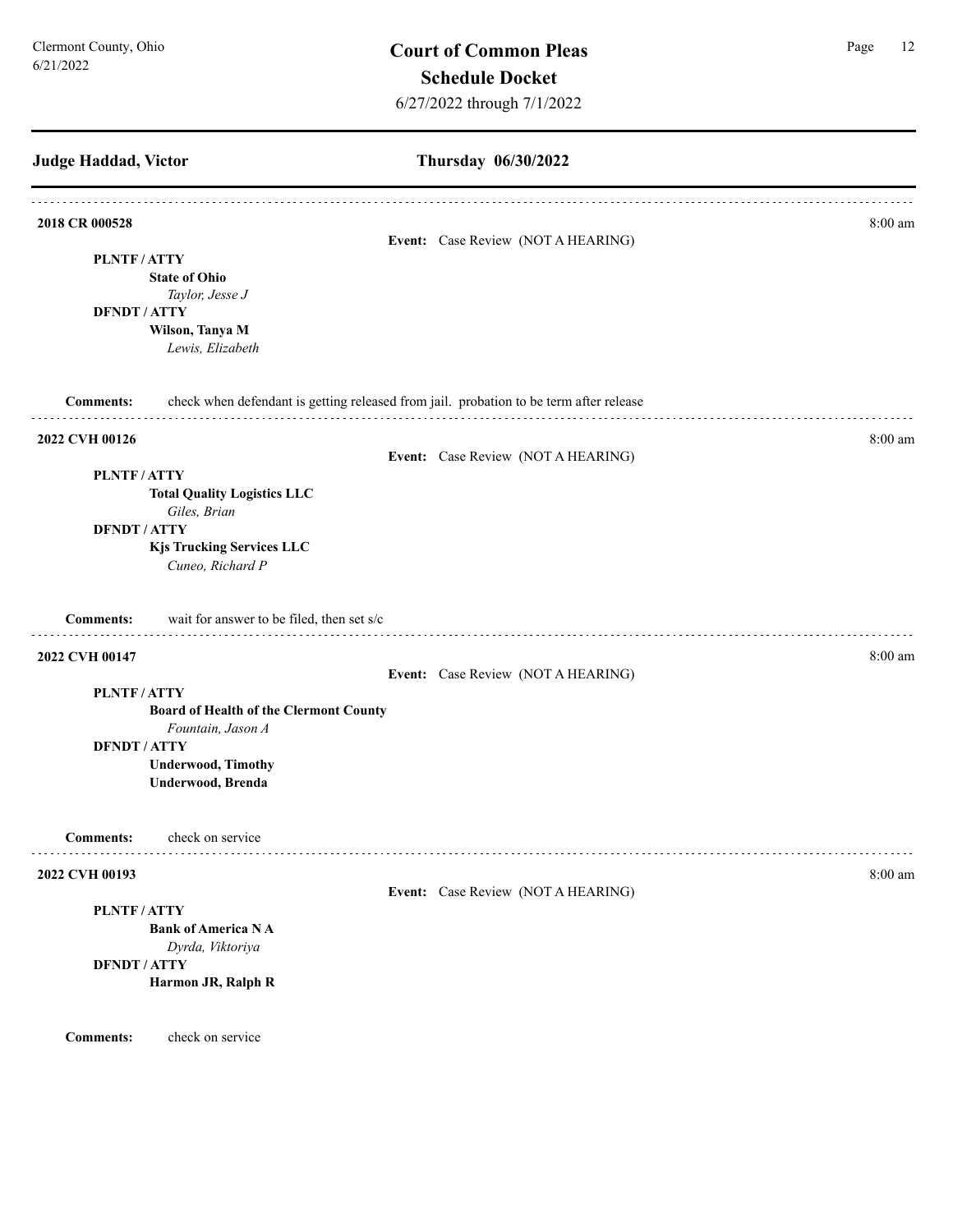# **Judge Haddad, Victor Thursday 06/30/2022 2018 CR 000806** 8:30 am **8:30 am Event:** Sentencing on Community Control Violation **PLNTF / ATTY State of Ohio** *Taylor, Jesse J* **DFNDT / ATTY French, Angel R** *Lewis, Elizabeth*  **Comments:** \* w/case 20 cr 655 **2020 CR 000655** 8:30 am **Event:** Sentencing **PLNTF / ATTY State of Ohio** *Taylor, Jesse J* **DFNDT / ATTY French, Angel R** *Lewis, Elizabeth*  **Comments:** \* w/case 18 cr 806 **2022 CR 000314** 8:30 am **8.30 am Event:** Plea or Trial Setting **PLNTF / ATTY State of Ohio** *Taylor, Jesse J* **DFNDT / ATTY Whittington, Jarrod Lee** *Baker, Robert T*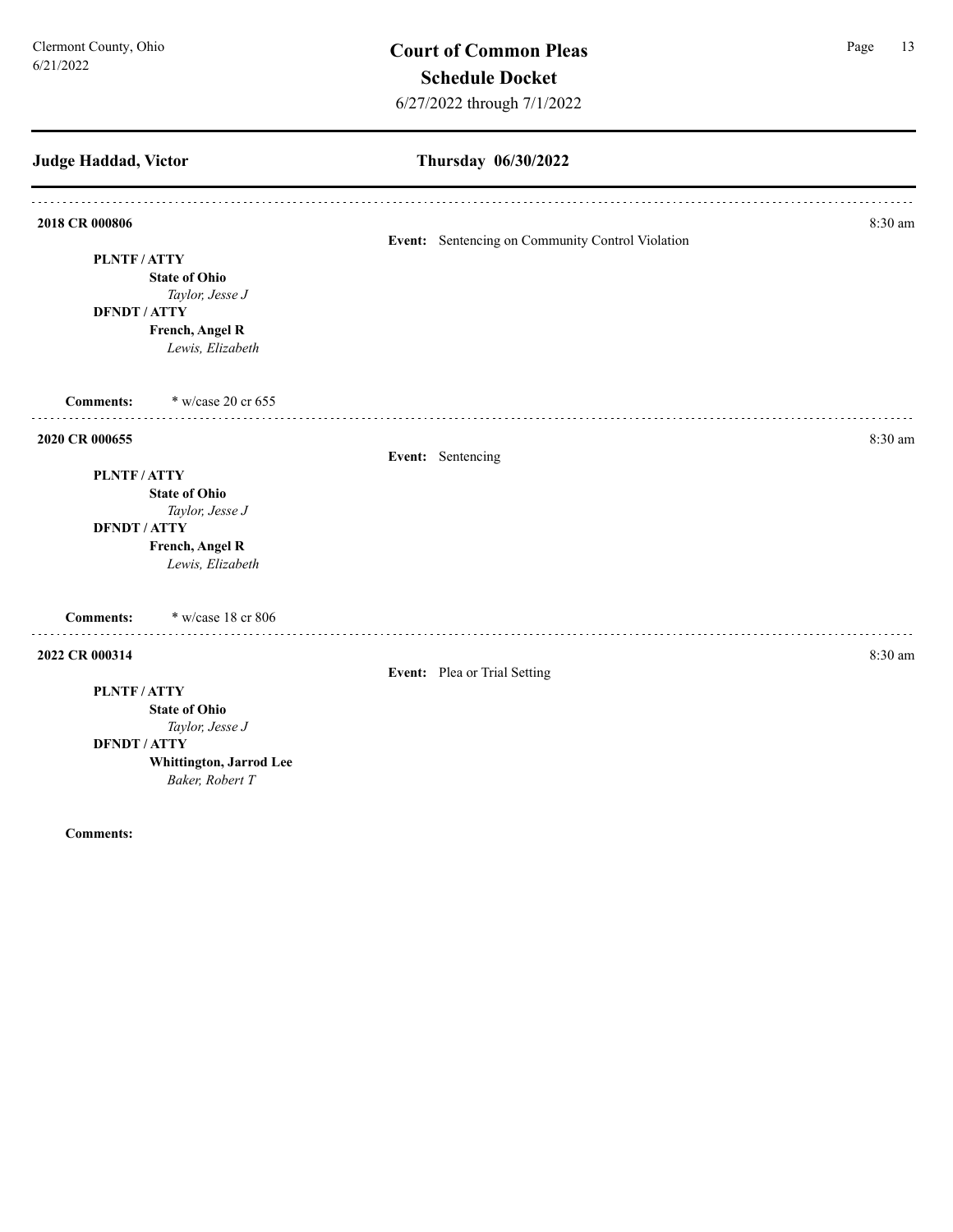## **Judge Haddad, Victor**

## **Thursday 06/30/2022**

| 2019 CVC 01479      |                                                                            |                                                  | $9:00$ am |
|---------------------|----------------------------------------------------------------------------|--------------------------------------------------|-----------|
| <b>PLNTF/ATTY</b>   |                                                                            | Event: Scheduling Conference                     |           |
|                     | Warden, Robert                                                             |                                                  |           |
|                     | Borellis, Hallie S                                                         |                                                  |           |
|                     | Papakirk, James                                                            |                                                  |           |
|                     | Rust, Charles                                                              |                                                  |           |
|                     | Pragalos, Antoinette                                                       |                                                  |           |
|                     | Borellis, Hallie S                                                         |                                                  |           |
|                     | Papakirk, James                                                            |                                                  |           |
|                     | Warden, Michael                                                            |                                                  |           |
|                     | Borellis, Hallie S                                                         |                                                  |           |
|                     | Papakirk, James                                                            |                                                  |           |
|                     | Warden, Matthew                                                            |                                                  |           |
|                     | Borellis, Hallie S                                                         |                                                  |           |
|                     | Papakirk, James                                                            |                                                  |           |
|                     | Warden, Emily                                                              |                                                  |           |
|                     | Borellis, Hallie S                                                         |                                                  |           |
|                     | Papakirk, James                                                            |                                                  |           |
| <b>DFNDT / ATTY</b> |                                                                            |                                                  |           |
|                     | <b>RTJJ Properties LLC</b>                                                 |                                                  |           |
|                     | Caligaris, Michael J<br>Spille, Timothy B                                  |                                                  |           |
| <b>Comments:</b>    |                                                                            |                                                  |           |
| 2017 CR 000484      |                                                                            |                                                  | 9:30 am   |
|                     |                                                                            | Event: Sentencing on Community Control Violation |           |
| PLNTF/ATTY          |                                                                            |                                                  |           |
|                     | <b>State of Ohio</b><br>Taylor, Jesse J                                    |                                                  |           |
| <b>DFNDT / ATTY</b> |                                                                            |                                                  |           |
|                     | Clayburn, Terry Lynn                                                       |                                                  |           |
|                     | Lewis, Elizabeth                                                           |                                                  |           |
|                     |                                                                            |                                                  |           |
| <b>Comments:</b>    | * Sentencing on Supplemental CCV.<br>* Sentencing on 2nd Supplemental CCV. |                                                  |           |
|                     | * Sentencing 3rd Supplemental CCV.                                         |                                                  |           |
|                     |                                                                            |                                                  |           |
| 2018 CR 001087      |                                                                            |                                                  | $9:30$ am |
|                     |                                                                            | Event: Sentencing on Community Control Violation |           |
| PLNTF/ATTY          |                                                                            |                                                  |           |
|                     | <b>State of Ohio</b>                                                       |                                                  |           |
|                     | Taylor, Jesse J                                                            |                                                  |           |
| <b>DFNDT / ATTY</b> |                                                                            |                                                  |           |
|                     | Davis, Suzanne C                                                           |                                                  |           |
|                     | Lewis, Elizabeth                                                           |                                                  |           |
|                     |                                                                            |                                                  |           |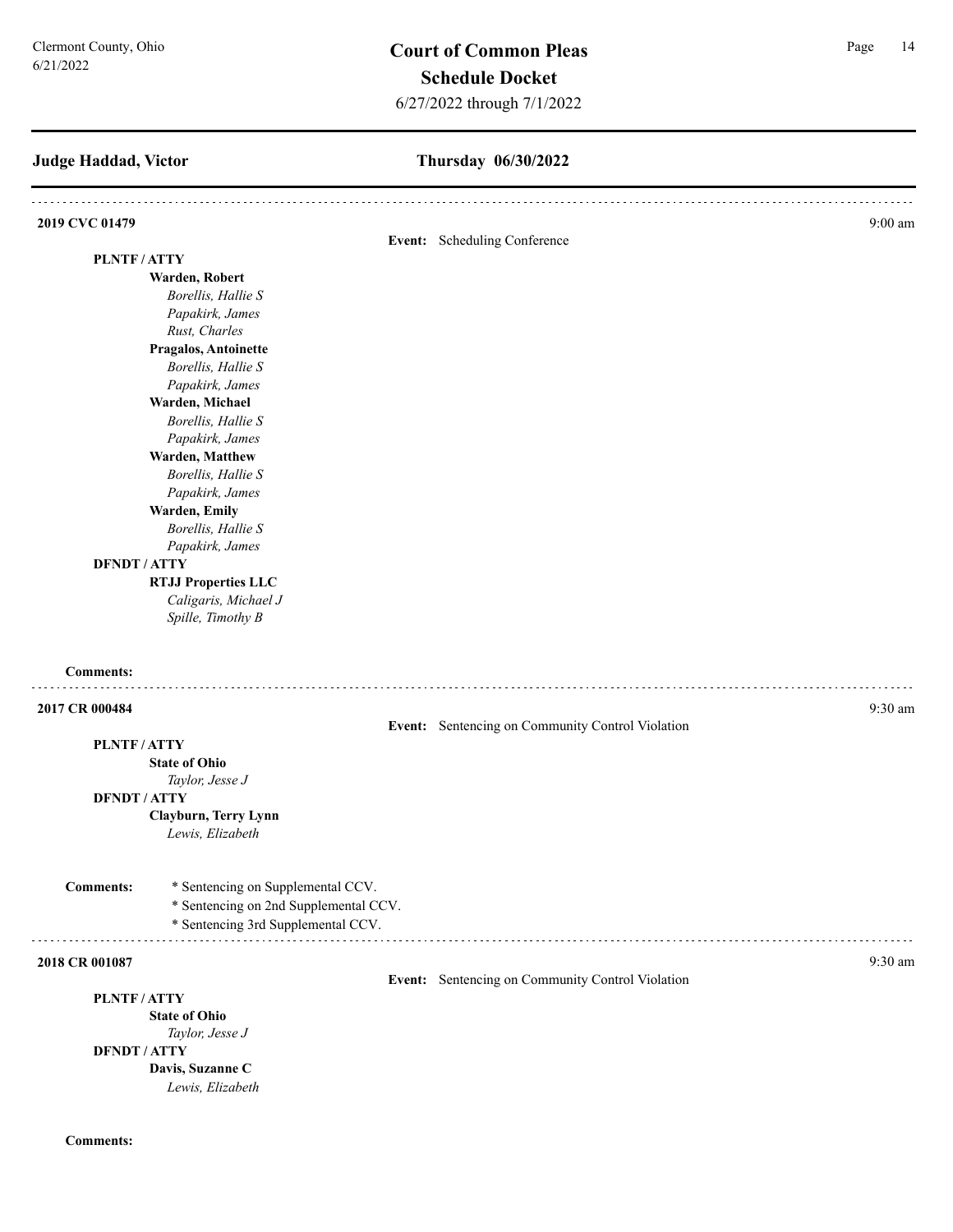## **Judge Haddad, Victor Thursday 06/30/2022 2020 CR 000963** 9:30 am **Event:** Sentencing on Community Control Violation **PLNTF / ATTY State of Ohio** *Taylor, Jesse J* **DFNDT / ATTY Christophel, Paul F** *Lewis, Elizabeth*  **Comments:** . . . . . . . . . . . . **2021 CR 000791** 9:30 am **Event:** Plea on ILC **PLNTF / ATTY State of Ohio** *Taylor, Jesse J* **DFNDT / ATTY Barnes, Jon C** *Baker, Robert T* **Comments: 2020 CVH 00944** 11:00 am **11:00 am Event:** Scheduling Conference **PLNTF / ATTY Total Quality Logistics LLC** *Wiles, Matthew J* **DFNDT / ATTY Archerhub** *Lowe, Aaron D* **Hutto, Nashly**  *Lowe, Aaron D*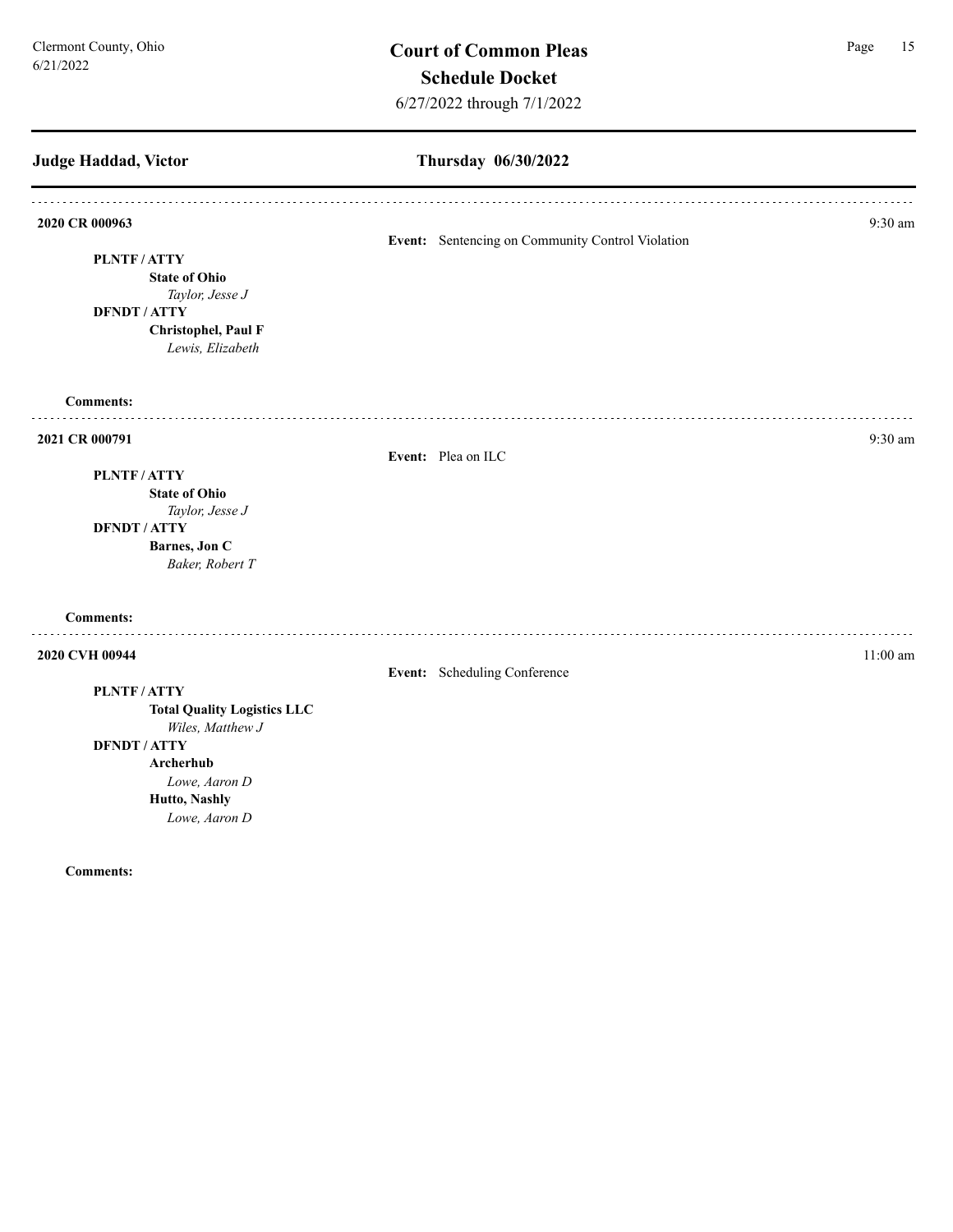## **Judge Haddad, Victor**

## **Thursday 06/30/2022**

| 2022 CVE 00052                      |                                                      | 11:30 am  |
|-------------------------------------|------------------------------------------------------|-----------|
|                                     | Event: Motion for Default Judgment                   |           |
| PLNTF/ATTY                          |                                                      |           |
| <b>Penny Mac Loan Services LLC</b>  |                                                      |           |
| Epling, Joshua J                    |                                                      |           |
| Haessig, Douglas A                  |                                                      |           |
| Mehler, Peter L                     |                                                      |           |
| <b>DFNDT / ATTY</b>                 |                                                      |           |
| Davies, Richard D                   |                                                      |           |
| <b>Unknown Spouse if any</b>        |                                                      |           |
| <b>Unknown Heirs at Law</b>         |                                                      |           |
| <b>Treasurer of Clermont County</b> |                                                      |           |
| Fountain, Jason A                   |                                                      |           |
| <b>Auditor of Clermont County</b>   |                                                      |           |
| Fountain, Jason A                   |                                                      |           |
| Davies, Samantha                    |                                                      |           |
| <b>Unknown Spouse if any</b>        |                                                      |           |
|                                     |                                                      |           |
| <b>Comments:</b>                    |                                                      |           |
| 2019 CVH 00996                      |                                                      | $1:15$ pm |
|                                     | Event: Hearing on Objection to Magistrate's Decision |           |
| PLNTF/ATTY                          |                                                      |           |
| Corcoran, Thomas J                  |                                                      |           |
| Corcoran, T Jeffrey                 |                                                      |           |
| <b>DFNDT / ATTY</b>                 |                                                      |           |
| <b>Bostic, Judd</b>                 |                                                      |           |
| Becker, Dennis A                    |                                                      |           |
| Bostic, Jenn                        |                                                      |           |
| Becker, Dennis A                    |                                                      |           |
| Becker, Justin S                    |                                                      |           |
| <b>House of Top Shelf Toys LLC</b>  |                                                      |           |
| Becker, Dennis A                    |                                                      |           |
| Becker, Justin S                    |                                                      |           |
| <b>HNH Farms</b>                    |                                                      |           |
| Becker, Dennis A                    |                                                      |           |
| Becker, Justin S                    |                                                      |           |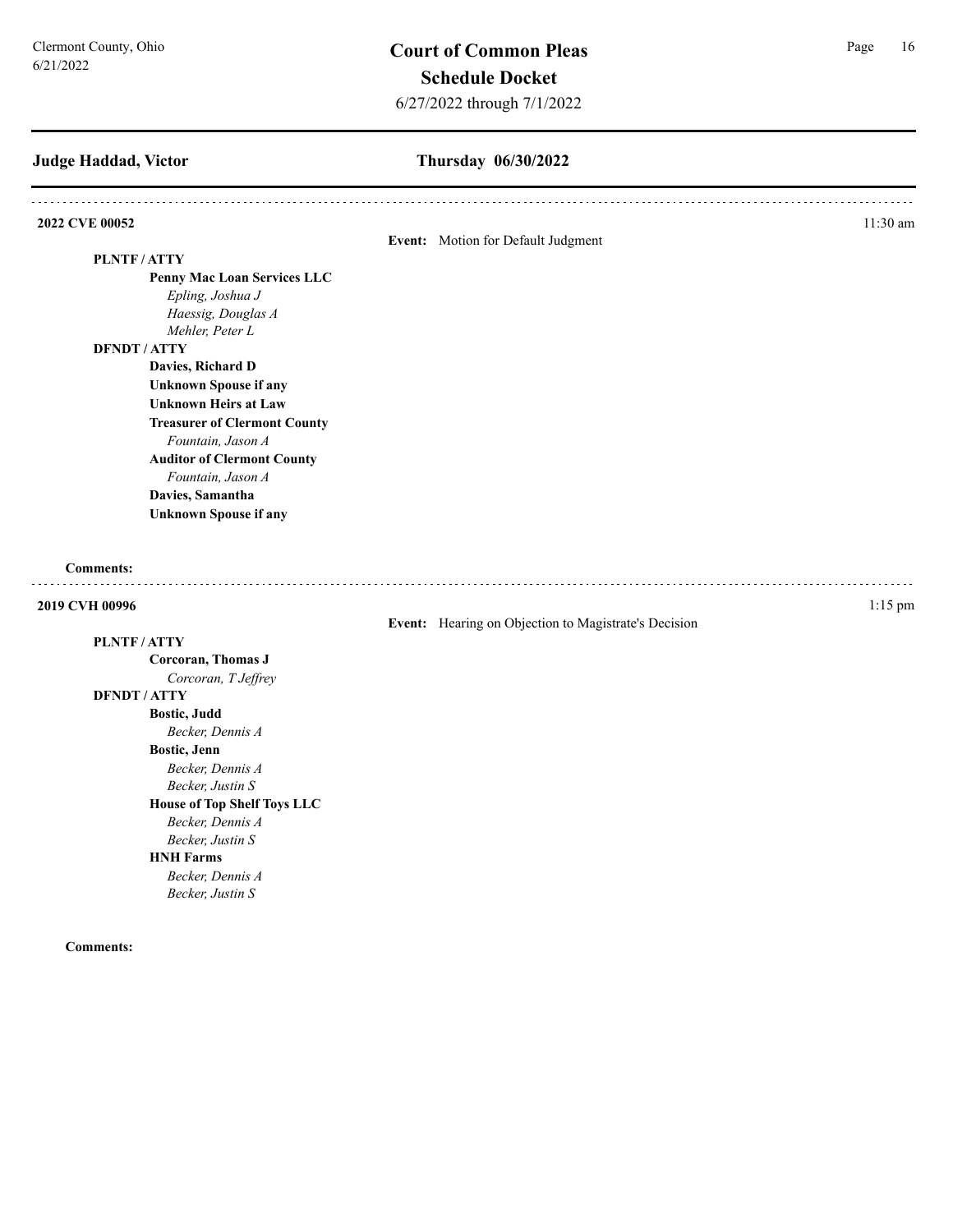## **Judge Haddad, Victor Friday 07/1/2022 2020 CR 000887** 8:30 am **Event:** Sentencing **PLNTF / ATTY State of Ohio** *Taylor, Jesse J* **DFNDT / ATTY Stalbosky, Joseph Harold** *Donithan, Dayle E* **Comments:** . . . . . . . . . . **2022 CVE 00254** 9:00 am **Event:** Scheduling Conference **PLNTF / ATTY Nations Lending Corp** *Rodriquez, Benjamin M* **DFNDT / ATTY Appelmann, Andrew Jill Doe Name Unknown Clermont County Treasurer** *Fountain, Jason A* **Comments:** . . . . . . . . . . . **2021 CVH 00627** 9:20 am **9:20 Event:** Scheduling Conference **PLNTF / ATTY Total Quality Logistics LLC** *Milligan, John M* **DFNDT / ATTY Capstone Logistics LLC** *Lillard, Samuel N* **Badaluco, Anthony J** *Miller-Novak, Matt*  **Comments: 2017 CR 000725** 9:30 am **Event:** Application to Seal Record **PLNTF / ATTY State of Ohio** *Taylor, Jesse J* **DFNDT / ATTY Horsley JR, James**